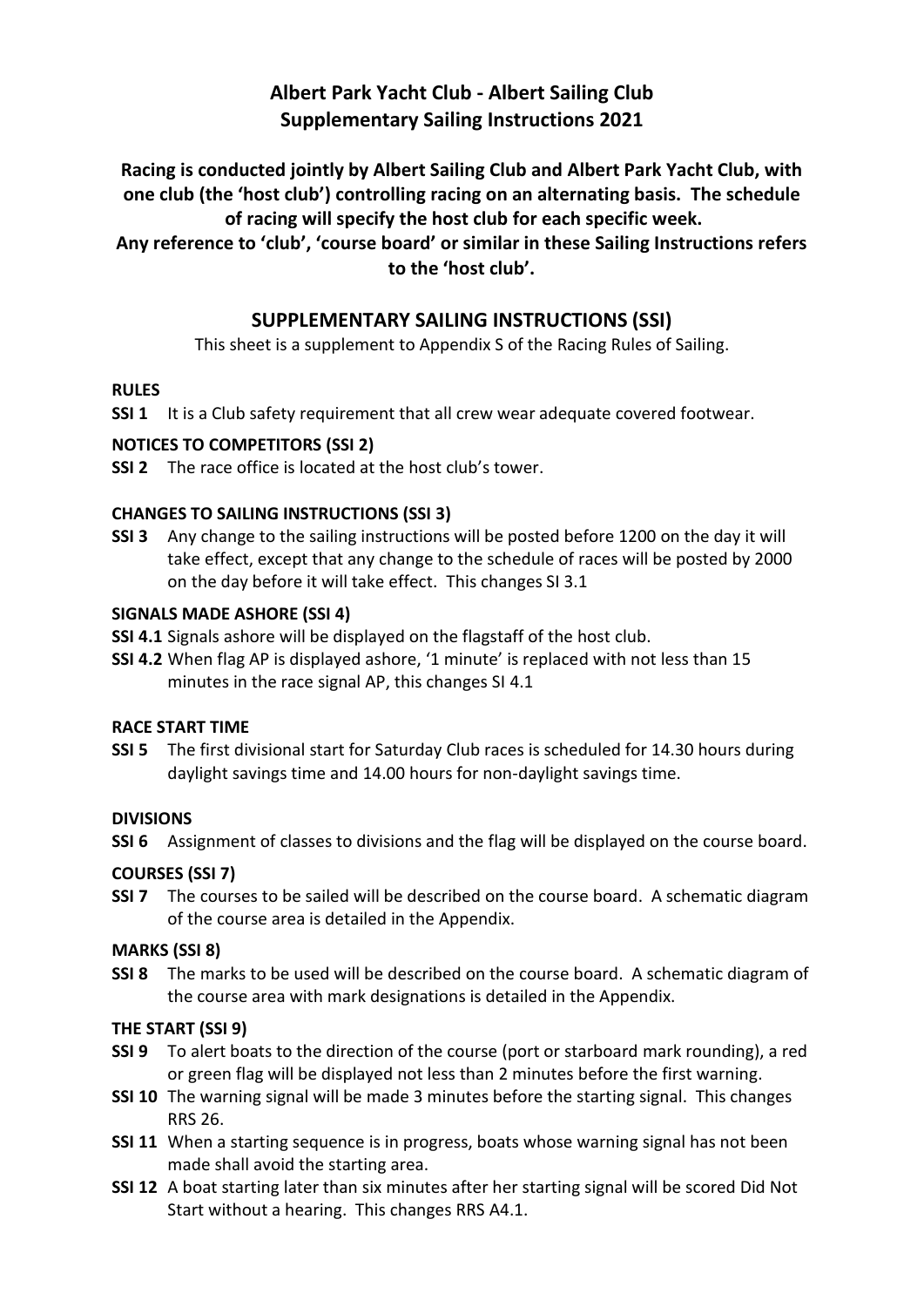### **RECALLS (SSI 13)**

**SSI 13** Rule 29.2 is amended to state that the warning signal for the first recalled Division will be displayed at the start of the last Division, except when there are no other Divisions to start. The warning signal of subsequently recalled Divisions may be displayed at the start of the preceding recalled Division.

#### **SHORTENING COURSE (SSI 14)**

- **SSI 14** Rule 32.2 is amended to include that a boat which has not sailed the same course as the first boat, shall complete the same course before finishing.
- **SSI 15** If the race committee signals a shortened course to home (displaying flag S over H with two sounds), boats shall round the mark on the required side and the finish line shall be the original finish line specified on the course board. A boat which has not sailed the same course as the first boat, shall complete the same course before finishing.

### **OUTSIDE HELP (SSI 16)**

**SSI 16** A boat can receive assistance from a rescue craft in the event of a capsize or for safety reasons and then continue to compete in the race [DP]. This changes RRS 41.

#### **THE FINISH (SSI 17)**

**SSI 17.1** The finishing line will be described on the course board.

**SSI 17.2** The race committee may finish a boat within a fleet at or near a mark so that other scheduled races can be sailed. The race committee may not finish a boat in accordance with this clause prior to the first boat in their division finishing. A boat so finished will receive points equal to the position occupied at the time the boat was finished. This changes rules 35, A4 and A5.

#### **TIME LIMITS (SSI 18)**

| SSI 18.1 | For each            | Race Time Limit                       | <b>Finishing Window</b>            |
|----------|---------------------|---------------------------------------|------------------------------------|
|          | division            | (the time limit for the first boat in | (the time for subsequent boats     |
|          |                     | that division to sail the course and  | to finish, after the first boat in |
|          |                     | finish, after the starting signal for | that division sails the course     |
|          |                     | that boat's division)                 | and finishes)                      |
|          | Long Course         | 120 Minutes                           | 30 minutes                         |
|          | racing              |                                       |                                    |
|          | <b>Short Course</b> | 60 minutes                            | 15 minutes                         |
|          | racing              |                                       |                                    |
|          |                     |                                       |                                    |

- **SSI 18.2** The Race Officer may determine shorter or longer Race Time Limits and Finishing Windows, and if so, these amended times shall be described on the course board.
- **SSI 18.3** There is no prescribed time limit for the first boat to pass mark 1.

#### **SAFETY REGULATIONS (SSI 19)**

- **SSI 19** For each race session, yachts intending to race shall 'Sign-on' by signing the race sign- on form no later than 15 minutes prior to the 1st warning signal. Yachts shall sign off within thirty minutes of the last boat's finishing time. [DP]
- **SSI 20** A boat that retires from a race shall notify the race committee as soon as possible. [DP]